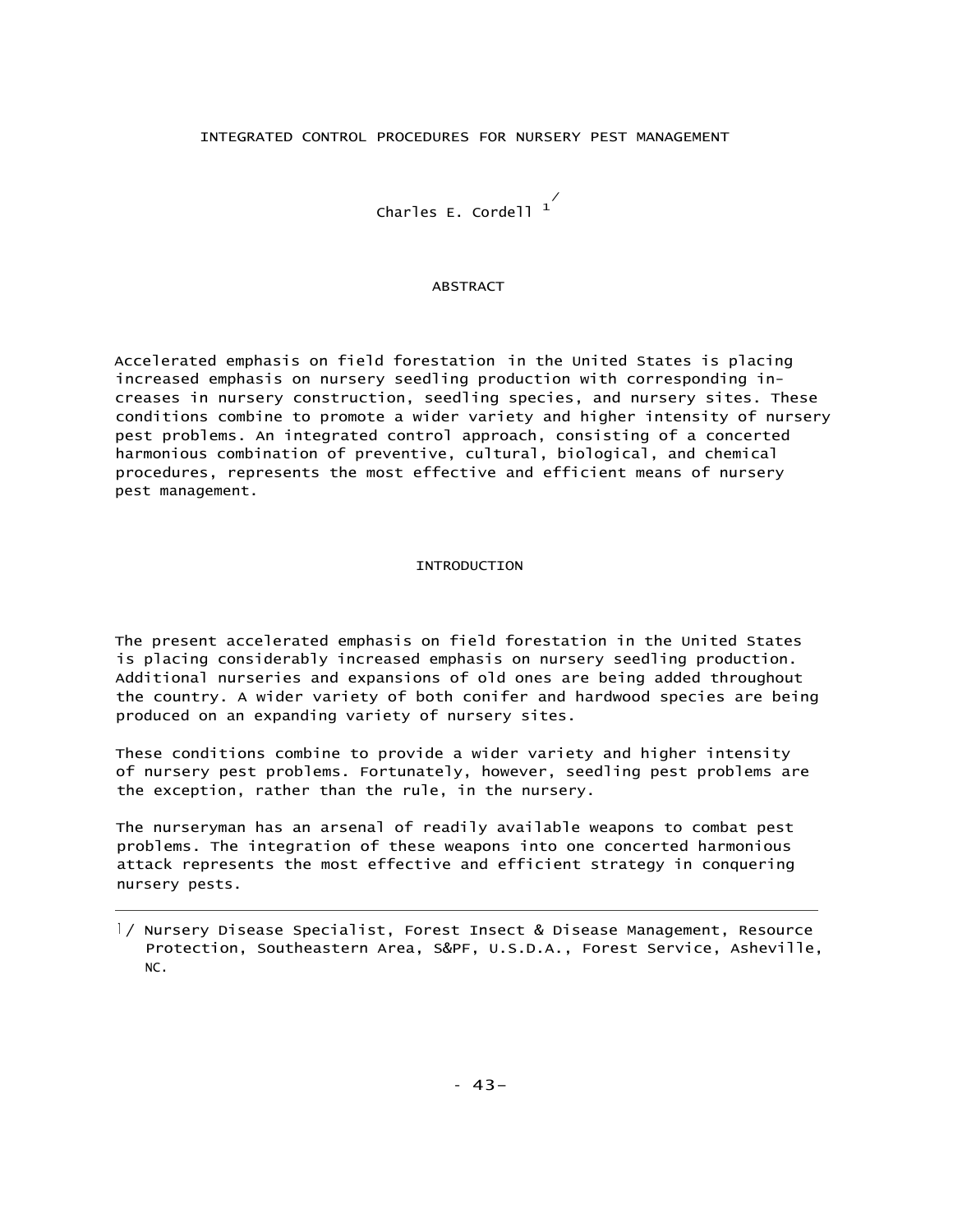## INTEGRATED CONTROL

Reduction of the pest problem in the nursery by use of a combination of procedures utilized together to form a more complete harmonious, coordinated, and effective control response. The present control strategy is prevention, management and containment versus seek and destroy.

# INTEGRATED CONTROL PROCEDURES

# Prevention

This procedure includes an effective pest information and education program with periodic training sessions and scheduled nursery inspections for potential pest problems. Standardized systematic quarantine measures should be employed to either avoid or minimize pest problems. This involves such practices as preventing the transport of contaminated (parasitic fungi nematodes, insects, weed seeds, etc.) seedlings, soil, water, equipment, etc. into pest-free areas. This is probably the most effective and efficient pest control practice that is readily available and environmentally safe for nursery application. Preventive measures also frequently represent the last means of controlling a nursery pest problem.

# Pest Detection, Diagnosis, and Evaluation

This includes early pest detection, rapid diagnosis, and evaluation of existing and/or potential pest damage losses. All nursery personnel should stay alert for any indications of pest occurrence. Observations of pest occurrence should be reported immediately to appropriate state, Federal, industry, or university pest specialists to facilitate rapid diagnosis and evaluation of the pest problem. This will facilitate the selection and application of the most effective, efficient, and safe control action for the particular pest problem.

## CULTURAL PRACTICES

The manipulation of the following related nursery cultural practices to minimize pest occurrence and subsequent seedling damage:

Site Selection -\_ This is one of the first and probably most important cultural practices employed regarding pest management. In selecting nursery sites, either new locations or expansion of existing ones, particular consideration should be given to the soil type, pH, and drainage; past history and present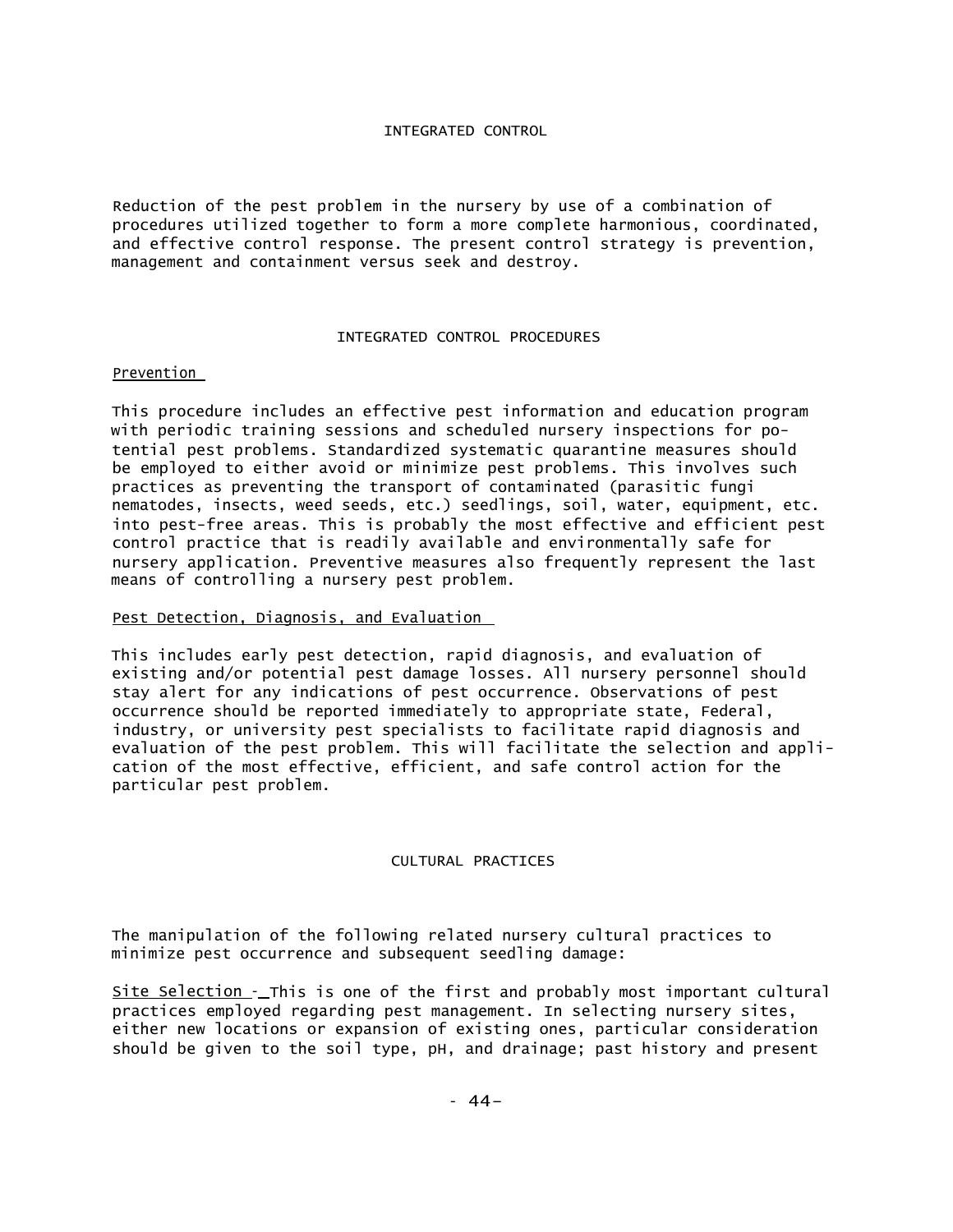indications of pest occurrence; and adequate supply of uncontaminated water with sufficient mineral composition and pH levels to promote desired seeding growth. The soil type for most species should be of light texture (sand and silt, with low clay content) and without any impermeable subsoil to promote good tillage, effective soil fumigation, and good draina<sup>g</sup>e. Seedbeds should also be designed to promote water drainage away from the seedlings. Heavy clay soils and poor drainage impede soil fumigation and are conducive to the development and buildup of certain soil fungi. Improper seedbed drainage patterns are also conducive to the development of soil fungus, nematode, and weed pest problems. The soil and water pH are hi <sup>g</sup>hly significant factors affecting the development of soil fungus diseases. Pre- and post-emergence damping-off problems caused by several parasitic soil-borne fungi are frequently encountered in conifers when the soil pH exceeds 5.5. Contaminated water sources may contain reservoirs of parasitic fungi, nematodes, insects, weed seeds, mineral composition, herbicides, and pH levels that are detrimental for seedling production.

Crop Rotation - A highly valuable practice in the management of nursery pests. Populations of pathogenic fungi, insects, nematodes and weeds may increase substantially following prolonged association with susceptible hosts in favorable pest environments. Crop rotation affects the pest population through alterations in host species susceptibility and the microenvironment along with pest, predator, parasite, and competetive microorganism populations. Standard nursery culture practices presently involve various seedlingcover crop combinations.

Species Selections - Considerations should be given to species-site requirements in the nursery similar to those required for field plantings. For example, conifers and hardwoods have different site requirements, soil microbiological associations, and cultural procedures. In addition, different species of conifers and hardwoods grown in the same nursery may vary significantly in these requirements. The resistance of various conifer and hardwood species to particular pests are also frequently variable and should be considered accordingly. Species discrimination may represent the most effective and efficient pest control practice under some circumstances.

Soil pH Manipulations - This is a very effective cultural practice in controlling certain soil fungus diseases. As previously stated in the section on site selections, pH levels above 5.5 are conducive to the development of damping-off problems in conifers. The soil pH can be reduced by the addition of prescribed amounts of elemental sulfur. In nursery soils with undesirably <sup>l</sup> ow pH levels (i.e., below 4.5 for conifers or 6.0 for hardwoods), the pH can be increased by the addition of lime. The water pH can also be reduced when needed by meterin<sup>g p</sup>rescribed amounts of sulfuric acid into the water supply.

Seedbed Sowing Dates - The timing of nursery seedbed establishment is an important factor in reducing subsequent seedling losses caused by soil parasitic fungi and the environment. Cold moist soils, characteristic of early spring conditions, are conducive to the development of damping-off soil fungi such as **Pythium** and **Phytophthora**. In warmer climates, the high soil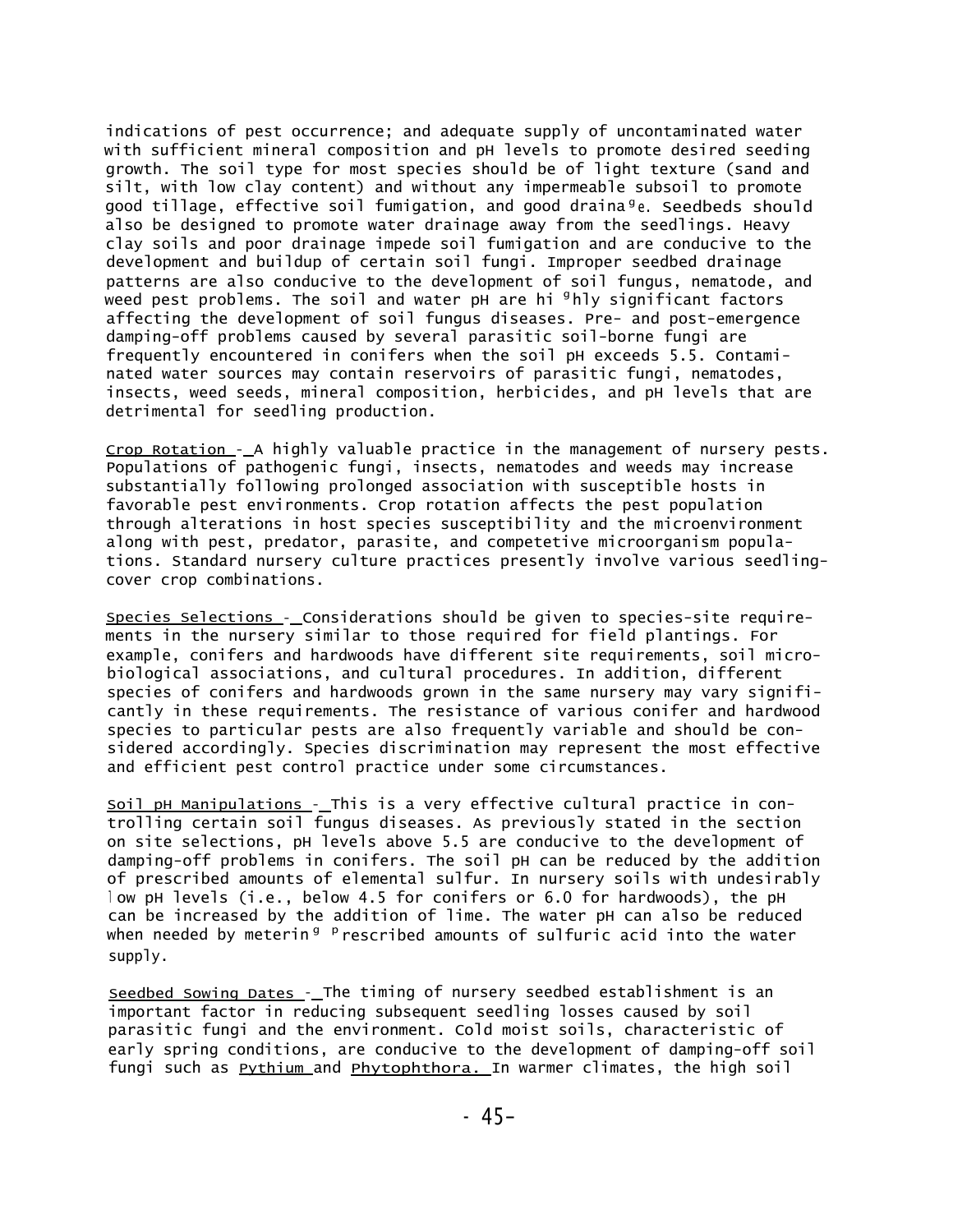surface temperatures that predominate in late spring frequently cause a high incidence of "sun scald" and mortality on young tender seedlings. Fall sowing is becoming a standard practice with several species to help alleviate these and other problems.

Seedbed Density - Denser nursery seedbeds are more susceptible to a variety of pest problems. To begin with, these compacted seedlings are growing under highly competetive conditions for the available soil nutrients and water. This frequently reduces their growth and development and increases their susceptibility to nursery pests such as the parasitic fungi, nematodes, and insects. Dense seedbeds, with corresponding dense root development, are also more conducive to the buildup and spread of root parasitic pests. In addition, dence seedbeds provide heavier foliage develo <sup>p</sup>ment that provide more favorable microclimates for foliage fungus diseases. The present increased emphasis on reforestation and corresponding demand on nursery seedling production reflects a trend to denser nursery seedbeds with corresponing increases in pest problems and seedling losses.

Mulches - Consideration should be made in selectin <sup>g</sup> and utilizing mulch materials to minimize the introduction and development of pest problems. Pine needles, sawdust, and grain mulches may contain parasitic fungus spores and weed seeds that later invade susceptible seedlings and soil. These mulch materials should be fumigated prior to use with either a methly bromide - 98 percent; chloropicrin - 2 percent or methyl bromide - 67 percent: chloropicrin - 33 percent fumigant formulation at a dosage rate of 1 lb. per cubic yard of material. The mulch should also be aerated a minimum of 48 hours prior to use.

**Fertilization** - Fertilizer composition, rate, timing, and application methods can have significant effects on both fungus-caused and physiological (abiotic) disease problems as well as associated soil fungi. Insufficient amounts of required nutrients promotes seedlin <sup>g</sup> stuntin <sup>g</sup>, foliage yellowing (summer chlorosis caused by insufficient iron or nitro <sup>g</sup>en), poor root development, and subsequent mortality in advance stages. Seedlings in this condition are considerably more susceptible to soil and foliage parasitic fungi, nematodes, and insects. Excessive or improper fertilization results in foliage "burning" or browning and/or root mortality. Excessive levels of phosphorus (above 200 lbs. available P205 per acre) have been shown to inhibit ectomycorrhizae formation on conifer seedling feeder roots.

Irrigation - Inadequate, excessive, or improper irrigation may favor the development and intensification of pest problems in the nursery. As with inadequate fertilization, inadequate water may cause seedling yellowing, stunting, and mortality--particularly during hot dry weather. Excessive water may inhibit soil aeration, cause root mortality, and promote damage by soil fungi such as <u>Pythium a</u>nd <u>Phytophthora a</u>nd nematodes.

Soil Drainage - Good seedbed soil drainage is essential in minimizing damage by soil parasitic fungi such as **Pythium** and Phytophthora. Seedbed raising and crowning along with subsoiling and construction of drainage tiles are frequently required to promote soil drainage. Low spots in nursery beds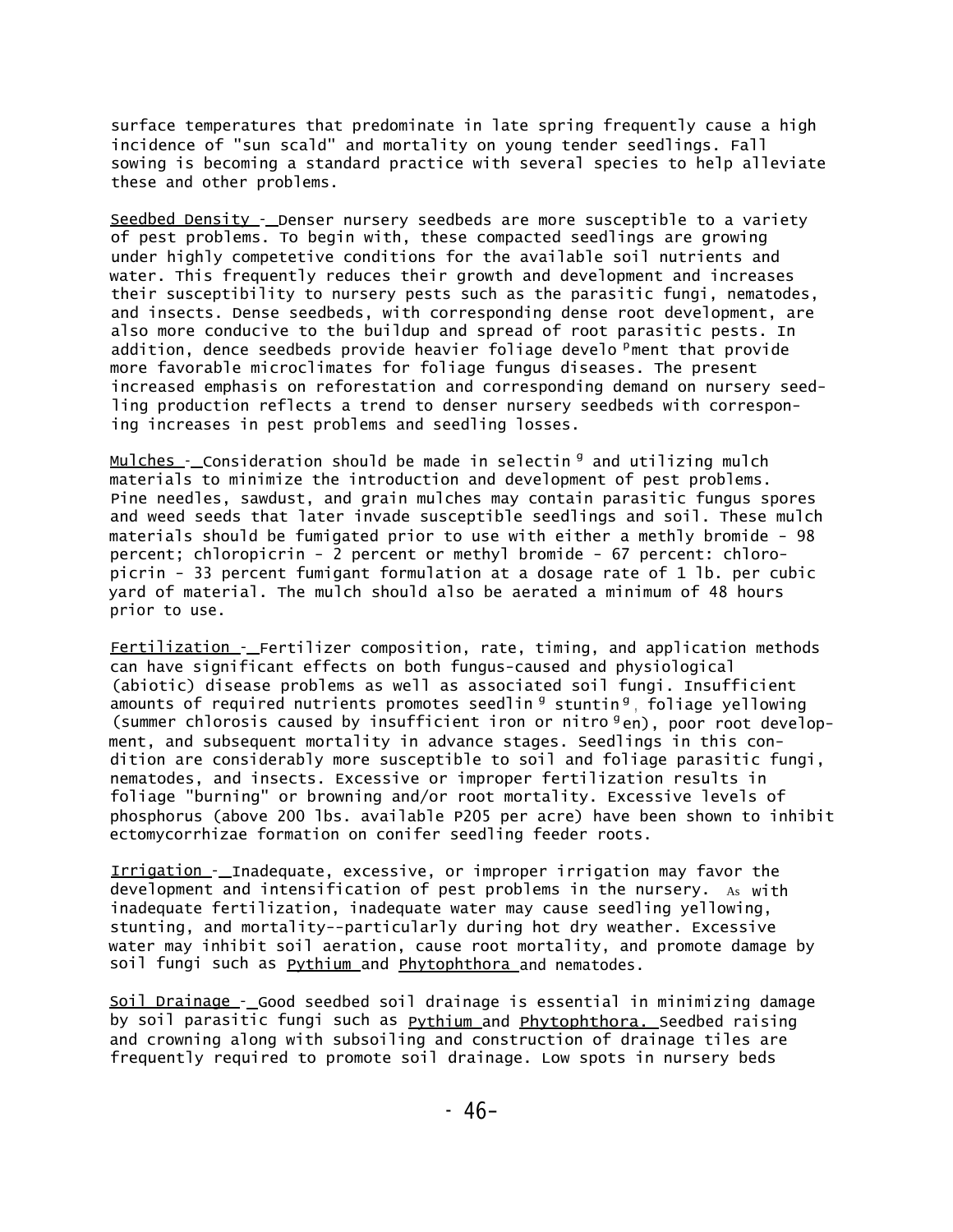should also be filled in to minimize water collection and sta<sup>g</sup> nation in these areas. Bed ends are also frequently the lower poorly drained areas in the nursery where populations of **Pythium** and **Phytophthora** tend to accumulate. These areas should also either be raised to the other bed heights or avoided when seeding.

Pest Alternate Host Eradication - Some nursery pests such as the rust fungi are obligate parasites and require an alternate host to complete their life cycle. Where feasible and practical, these alternate hosts should be eliminated in and around the nursery to eliminate or minimize these disease problems. White pine blister rust with the ribes or currant alternate hosts and fusiform rust with the oak alternate hosts can he controlled in this manner.

Windbreak Species - Tree species used for windbreaks should be neither alternate hosts nor susceptible to potential nursery seedling pests. The use of similar windbreak and seedling species may provide ready supplies of fun <sup>g</sup>us inoculum and insects for the susce <sup>p</sup>tible nursery seedling species. Existing susceptible windbreak species may reouire either sanitation pruning or elimination in some cases to avoid the buildup of reservoirs of fungus inoculum and insects.

Cover Crops - The use of cover crops alternated with seedling production is standard practice in many forest tree nurseries. Cover crops are used for various purposes such as erosion control and organic matter buildup. Cover crop species vary in their susceptibility to different nursery pests. Some cover crop species are highly susceptible and promote the buildup of specific soil parasitic fungi. For example, corn, cowpeas, and sor<sup>g</sup>hum are susceptible cover crop hosts for the charcoal or black root rot fungus of conifers while the legumes and soybeans are susceptible to the cylindrocladium root rot fungus of hardwoods.

Sanitation - This should be a standard utilized practice to eliminate or minimize pest populations in the nursery. This includes roguing diseased or insect-infested seedlings and weeds in nursery seedbeds along with the elimination of pest host plants and weeds in and around the nursery to reduce fungus inoculum, insect, and weed seed sources.

Seedling Grading and Culling - This practice may frequently be required to minimize the transport of pest infested seedlin $^{\circ}$ s to field planting sites. Seedling grading prior to packaging may be highly beneficial in detecting inconspicuous root rot diseases and diseases that frequently develop detectable symptoms late in the growing season such as the stem rusts and some foliage diseases. In addition, disease problems within nursery seedbeds are frequently very erratic in distribution which makes any attempts at bed grading and culling considerably more difficult and ineffective than in the packing shed. The present nursery operating funds and labor supplies, however, have eliminated packing shed seedlin <sup>g</sup> grading and culling practices in most nurseries.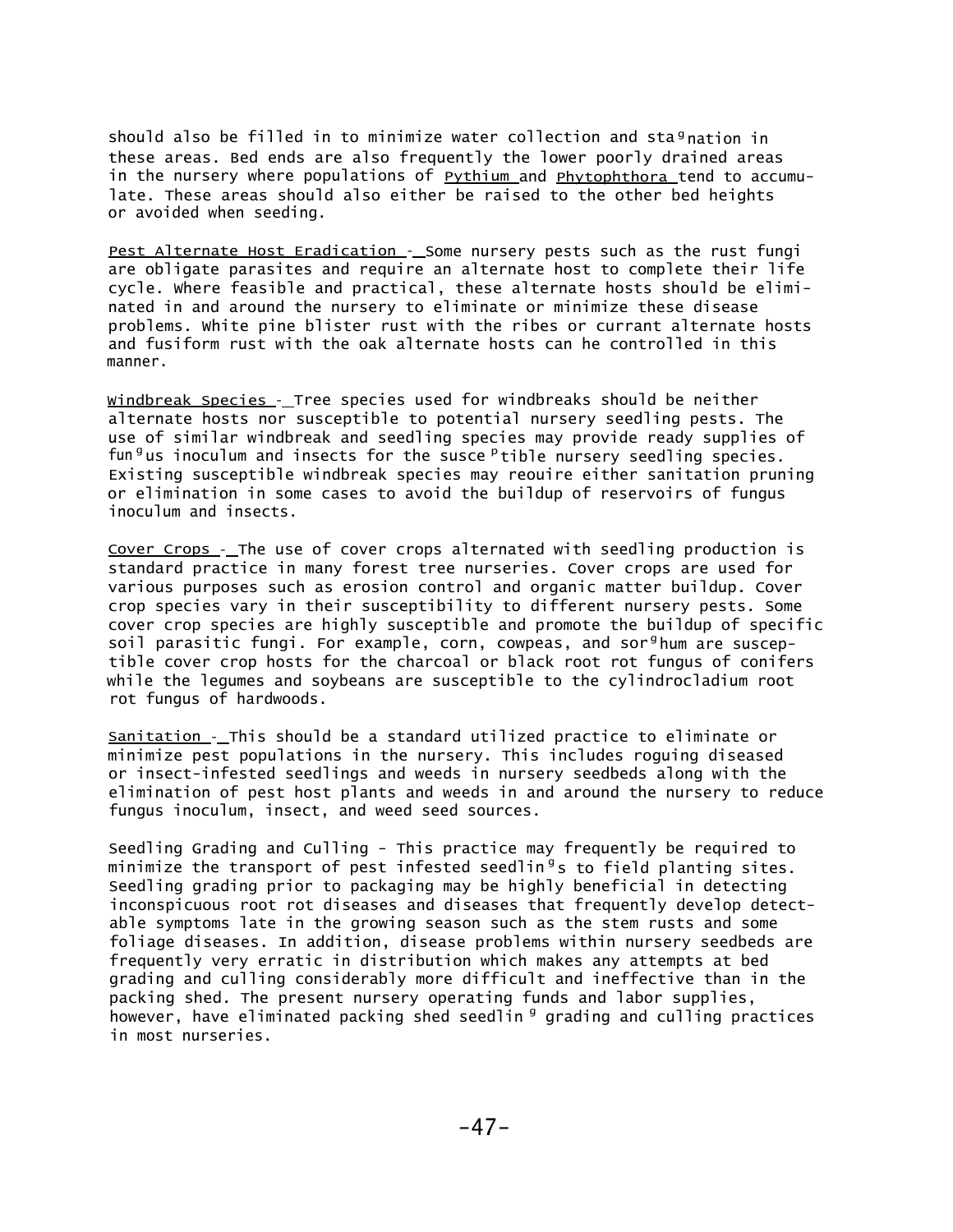## BIOLOGICAL AGENTS

Parasites and Predators -\_ These agents may assume significant roles in the reduction of pest populations (particularly insects) in the nursery. They are of natural origin and their development usually coincides with the development of pest populations. The artificial use of parasites and predators for pest control has provided results with limited success and practical application.

Antagonistic and Saprophytic Fungi and Bacteria - The majority of the fungal and bacterial populations in the nursery are beneficial rather than harmful. In fact, certain types of fungi and bacteria are needed for successful tree seedling and cover crop production. Many soil fungi are antagonists or competitors in association with soil parasitic fungi. Other fungi and bacteria are either primary soil organic matter saprophytes or nitrification agents. Without sufficient populations of these beneficial soil organisms, the processes of organic matter decomposition and nutrient fixation are greatly impeded. Most of these types of fungi and bacteria are the "pioneer" types and are among the first invaders of severely disturbed nursery sites such as occurs following soil fumigation. Some of these pioneer soil fungi (i.e., Trichoderma spp.) have been shown to be highly antagonistic and competitive against subsequent invasions of parasitic fungi.

Mycorrhizae - These are the beneficial and, most likely, the most important fungi in forest tree nurseries. The two primary types of mycorrhizae are the ectomycorrhizae, primarily on conifer species, and the endomycorrhizae, primarily on hardwood species. Various fungus species associated with both mycorrhizal types occur naturally in both conifer and hardwood nurseries. The mycorrhizal fungus - tree root symbiotic association is apparently the rule rather than the exception in nature and is required for the successful production of the majority, if not all, conifer and hardwood seedling species. Extensive research and field evaluation work is presently aimed at the practical application of specific ecto- and endomycorrhizal fungus species to conifer and hardwood nurseries. The endomycorrhizae with their obligate parasitism and subsurface spore production characteristics require different nursery application and cultural practices than do the ectomycorrhizae with their prolific aboveground spore production and saprophytic characteristics.

### GENETIC RESISTANCE

Resistant Species and Varieties - Considerable variations in pest resistance are demonstrated between species and varieties within species of conifer and hardwood seedlings. Examples of this include the variable resistance of pine species to the rusts and foliage diseases along with species varietal resistance to specific pest problems such as lophodermium needle cast on Scotch pine. The utilization of these resistance characteristics represent a very effective and more permanent nursery pest management practice.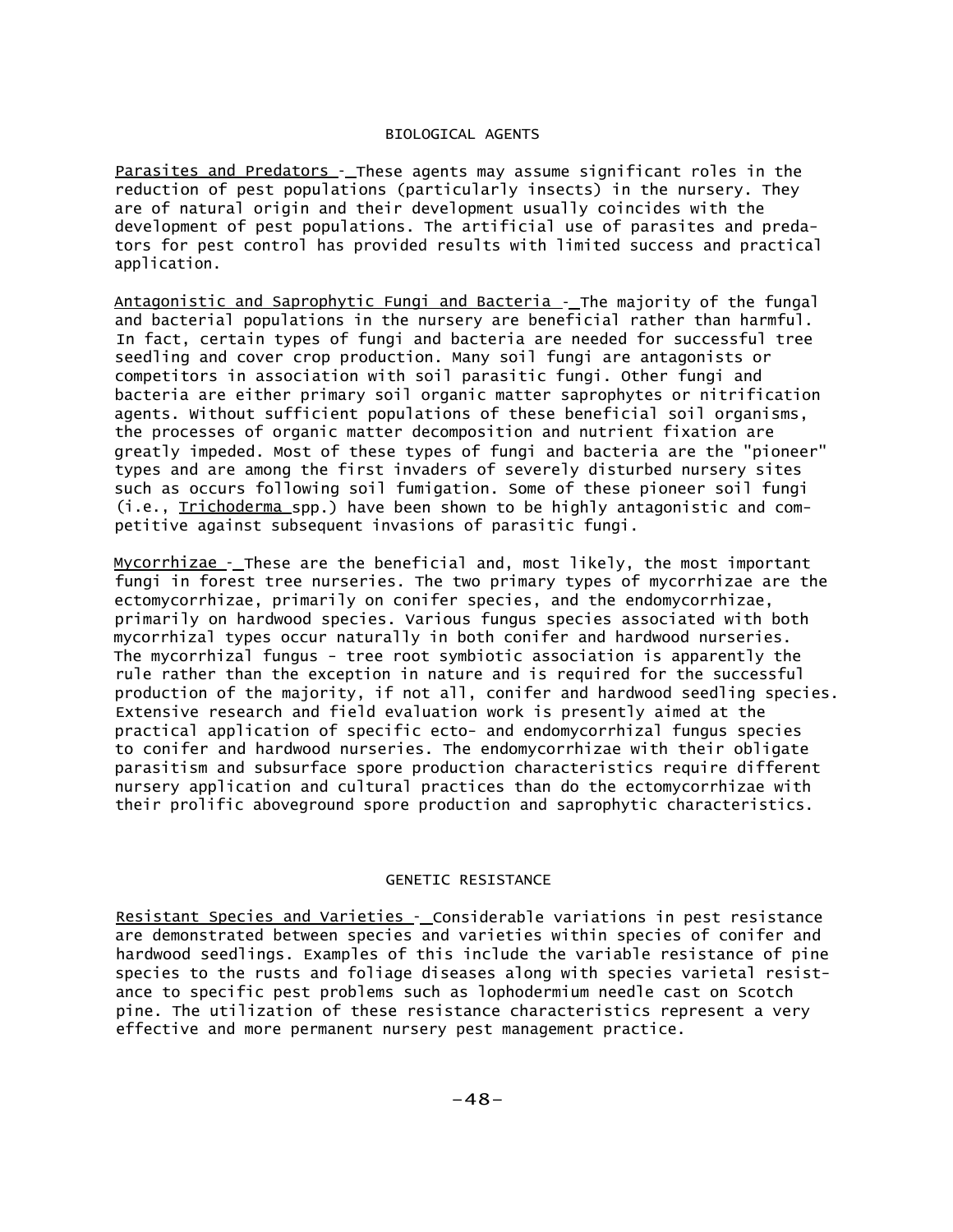Rust Resistance - Selections and Development - The a<sup>p</sup>plication of natural pest resistance patterns has been very effective in the selection, development, and breeding of rust-resistant pine trees. During the past several years, the U. S. Forest Service has conducted extensive research, field evaluations, and controlled testing on pine rust diseases such as fusiform rust in the Southeast and white pine blister rust in the West and North Central states. Seed from proven rust-resistant trees is becoming available for the production of rust-resistant pine seedlings that will be planted on high rust-hazard sites.

# CHEMICAL CONTROLS

Soil Fumigation - This is the most effective chemical control practice for nursery soil parasitic fungi, insects, and nematodes. Pdditional benefits are derived from the control of other pests such as most weed species and increased seedling growth and <sup>q</sup>uality. Several soil fumigants are commercially available and registered by the U. S. Environmental Protection Agency for preplant nursery soil treatments. The most effective soil fumigants for controlling several soil pests--particularly parasitic soil fungi--are the methyl bromide - chloropicrin formulations. The methyl bromide - 67%; chloropicrin - 33% formulation is most effective in controlling root rot disease fungi with tough resistant spore stages such as charcoal or black root rot on conifers and cylindrocladium root rot on hardwoods. Effective soil fumigation can be consistently obtained by considering and utilizin <sup>g</sup> the basic physical, biological, and chemical factors associated with this practice.

Soil Drenches - Postplant chemical soil drenches are occasionally needed to help control or contain several soil <sup>p</sup>est problems such as postemergence damping-off, and root rot diseases, insects, and nematodes that may develop following ineffective soil fumigation. Several registered pesticides are available for use against different pests. They are used in water solutions followed by adequate irrigation (i.e.,  $1/2$ -inch water) to move the pesticide down into the seedling root zones. Repeated soil drench applications are also usually required to achieve desired control results.

Protective Foliage Sprays - Protective foliage sprays are frequently required to control stem rust and foliage diseases such as the southern pine fusiform rust and brown spot on longleaf pine, along with several other foliage diseases and insects on both conifer and hardwood seedlings. Effective control requires complete and continuous coverage of the susceptible foliage with these protective pesticides. For example, 30-40 fermate protective spray applications are routinely applied from seed germination date to July 1 for the control of fusiform rust on slash and loblolly pine seedlings in southern nurseries.

Herbicides  $-$  A variety of herbicides have been developed, field evaluated, and registered for weed control in nurseries. Herbicides are now commercially available and registered for weed control in both conifer and hardwood seedbeds with both pre- and post-plant (conifers) applications. The development,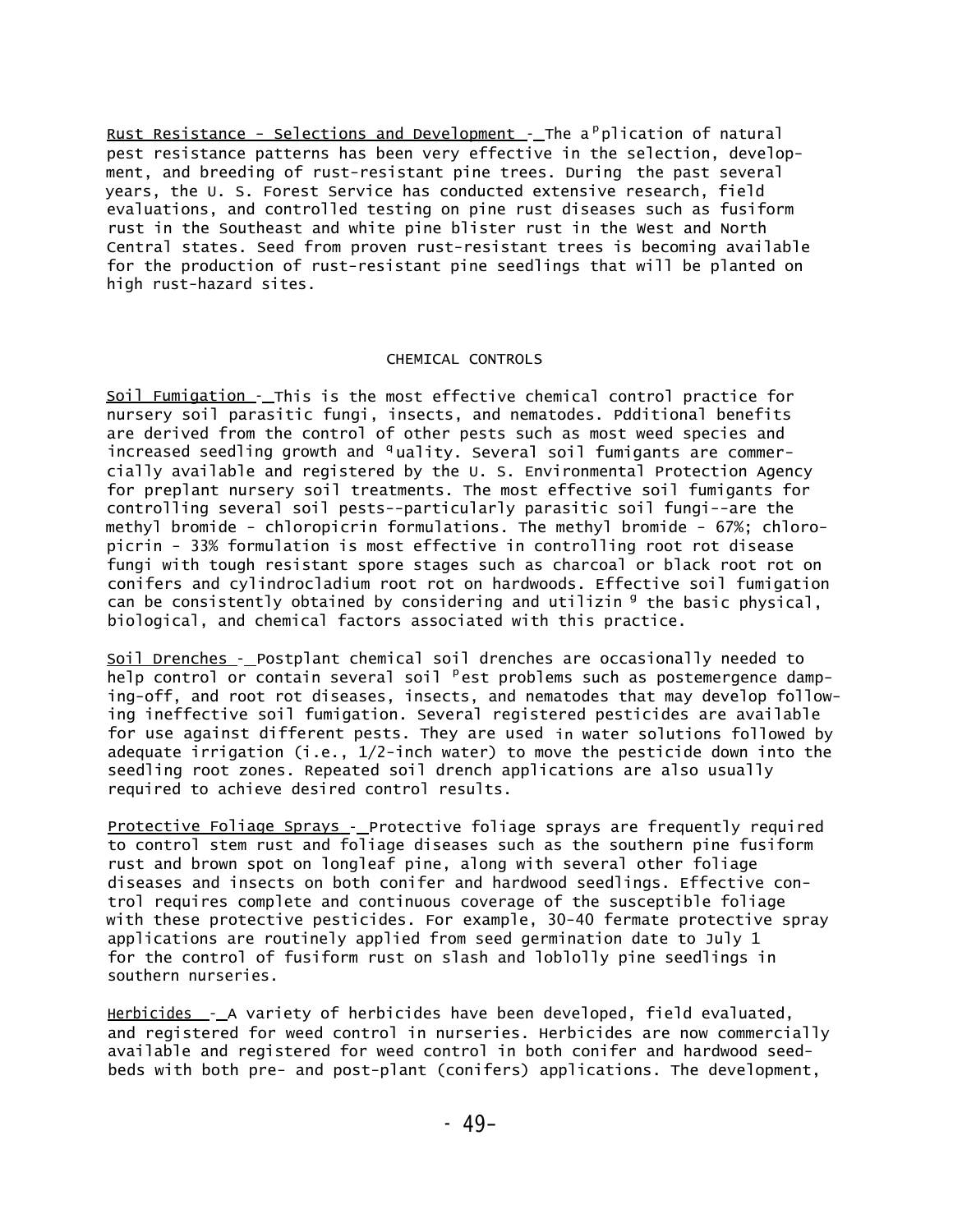field evaluation, and registration of these herbicides have revolutionized weed control practices in nurseries. For example, soil fumigation for weed control alone and hand weeding with their corresponding high costs have either been eliminated or greatly minimized. Equal or better weed control can be obtained with the new herbicides at a fraction of the costs involved with previous routine nursery weed control practices.

#### SUMMARY AND CONCLUSIONS

The consideration and application of the preventive, cultural, biological, and chemical control practices described above will provide satisfactory nursery pest management results. These nursery management practices are all closely related and most of them are routinely employed in the sustained and, more recent, accelerated production of hi<sup>g</sup>h-quality tree seedlings. This paper is primarily aimed at "surfacing" various integrated control practices available to the nurseryman and relating their application to an effective nursery pest management program.